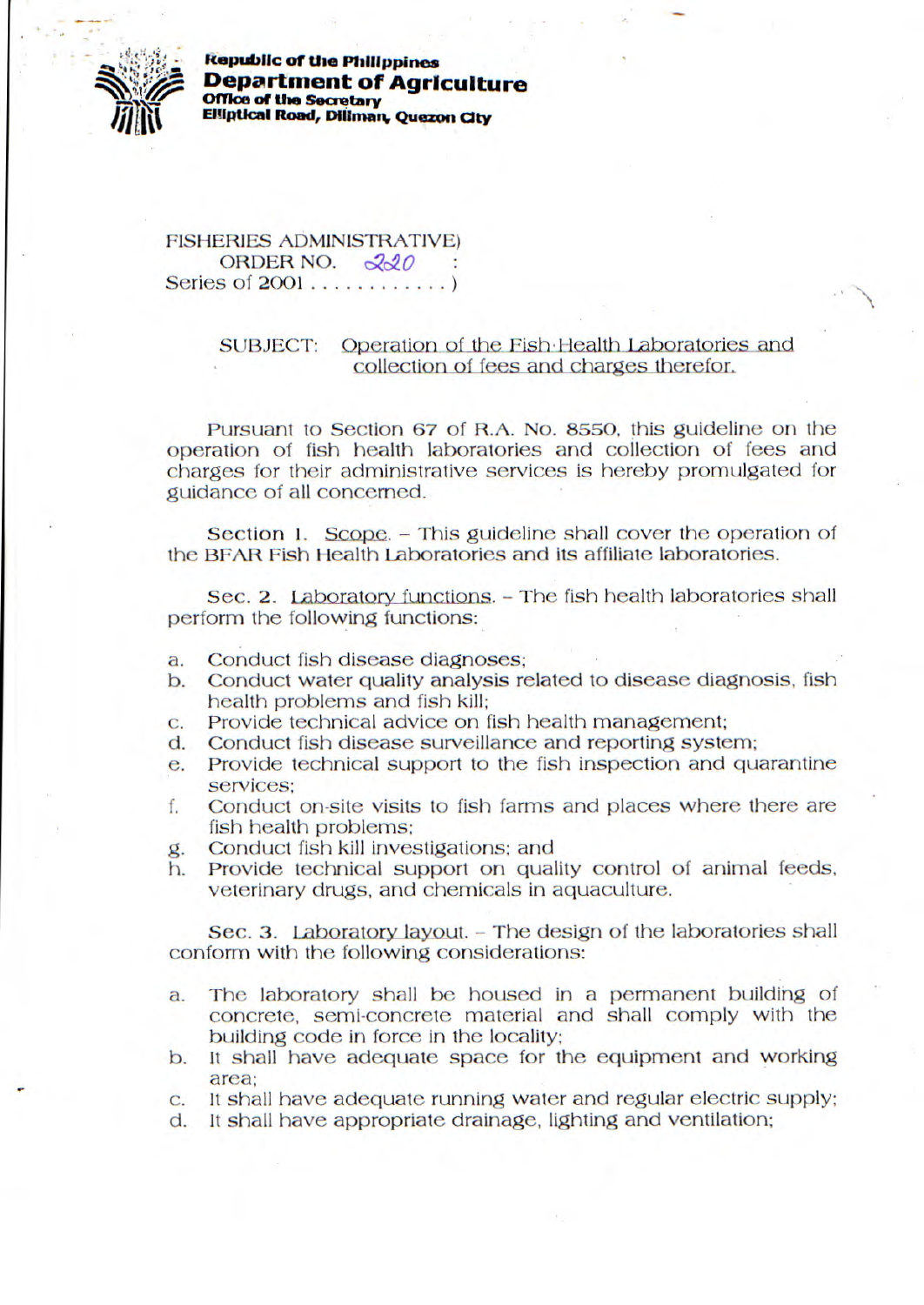- e. It shall have effective separation between chemical analysis, biological analysis and microbiological analysis and glassware cleaning and sterilizing area;
- f. It shall have adequate safety provisions such as early fire warning devices like heat and smoke detectors, emergency lighting, emergency exits, shower and eyewash, fire lighting, emergency exits, shower and eyewash, fire<br>extinguishers, first aid kits, fume hoods and protective personnel equipment.

Sec. 4. Laboratory management. - The Chief of the Fish Health Section shall supervise the operation of the Central<br>Laboratory. The designated regional fish health officer shall be The designated regional fish health officer shall be under the technical supervision of the Central Fish Health Laboratory.

Sec. 5. Technical personnel requirement. -

a. Minimum personnel for satellite laboratory -

Item

## Number

| Supervising Fish Health Officer |  |  |  |  |  |  |  |  |  |  |  |  |
|---------------------------------|--|--|--|--|--|--|--|--|--|--|--|--|
| Licensed veterinarian           |  |  |  |  |  |  |  |  |  |  |  |  |
| Registered chemist              |  |  |  |  |  |  |  |  |  |  |  |  |
| Laboratory technician           |  |  |  |  |  |  |  |  |  |  |  |  |
| Laboratory aide                 |  |  |  |  |  |  |  |  |  |  |  |  |

b. Minimum qualifications. - The laboratory staff shall have a qualified degree in biology or any equivalent course in the natural sciences and have adequate training on fish health analysis and water quality analysis.

Sec. 6. Laboratory protocol. - The fish health laboratories shall follow one set of laboratory protocol for their operation. The Central Fish Health Laboratory shall prepare the laboratory management and technical protocols based on established international guidelines. The management protocol shall include procedures to ensure good laboratory practice and safety.

Sec. 7. Technical records. - The laboratory shall adopt a system of keeping diagnostic records and specimen samples for future reference. The system shall ensure security, integrity and retrievability of records and all data for a specified period of time.

Sec. 8. Monitoring and evaluation. - The performance of the regional laboratories shall be monitored and evaluated regularly by the Central Laboratory, while that of the Central Laboratory shall be monitored and evaluated by the National Institute of Molecular Biology and Biotechnology at U.P. Los Baños, Laguna and U.P.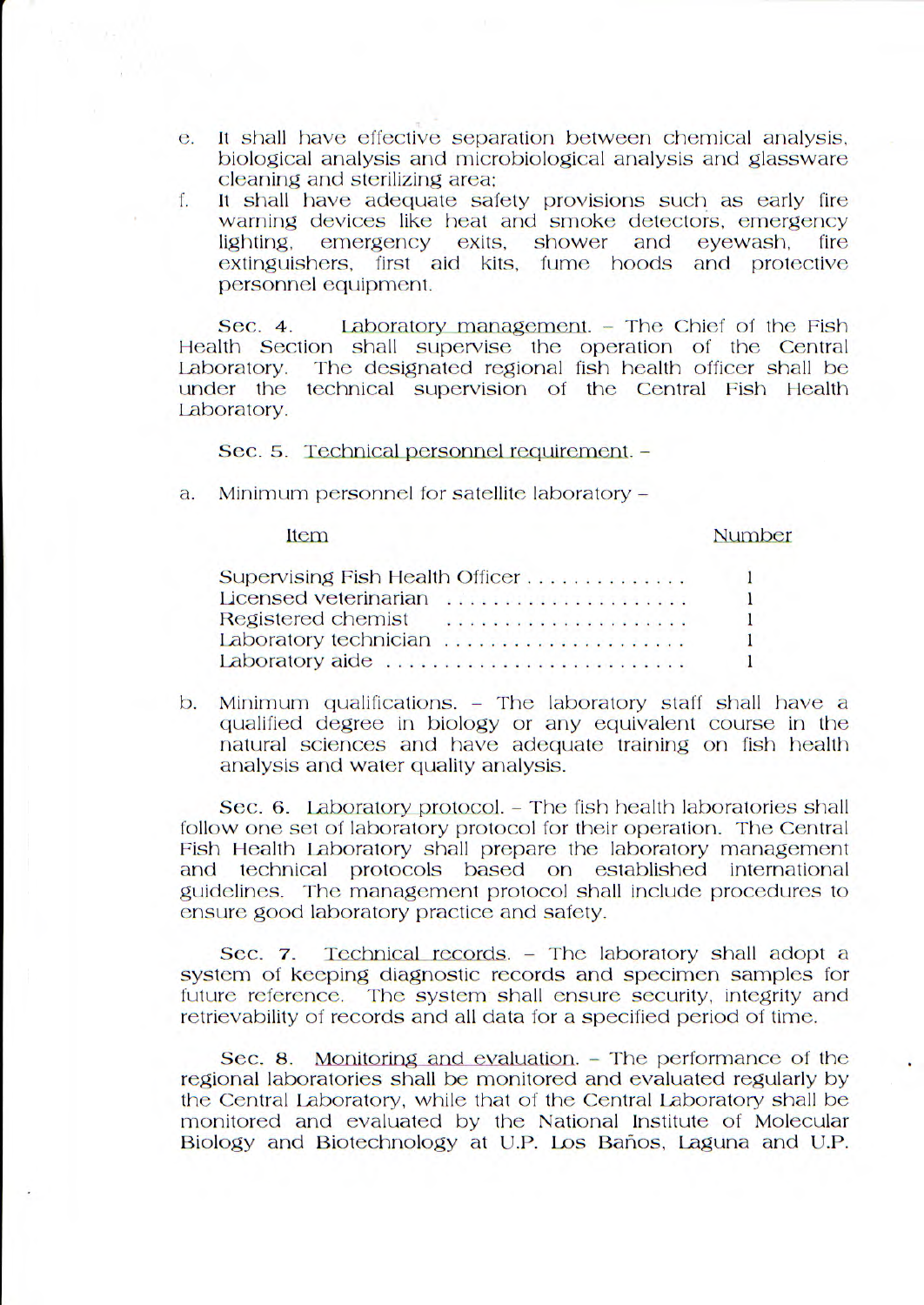Research and Analytical Services Laboratory of U.P. Natural Science Research Institute at Diliman, Quezon City.

Sec. 9. Issuance of laboratory results. - All authorized heads of each laboratory shall issue laboratory results. Chemical analyses shall be signed by a registered chemist.

Sec. 10. Accreditation of affiliate fish health laboratories. -

- a. The regional fish health laboratories shall undergo inspection and assessment to be conducted by the Central and reference laboratories;
- b. Each laboratory shall be provided with the summary of the evaluation, suggestions and recommendations, after which the laboratory shall implement laboratory improvement procedures and work out its non-compliances;
- c. Each laboratory shall be required to participate in interlaboratory testing programs and other proficiency tests to evaluate its analytical capabilities;
- d. The result of the proficiency test shall be discussed with the regional laboratories. Suggestions and recommendations shall be formulated and adopted by them;
- e. The Certificate of Accreditation shall be issued to the qualified regional laboratories.

Sec. 11. Fees and charges. - The fees and charges to be collected shall be as follows:

Item

Fees / Charges

I. Administrative

issuance of health certificate............P50.00

11. Laboratory examination

## A. Biological/Bacterial/ Histopathology/Molecular

| 1) Parasite examination          | 75.00  |
|----------------------------------|--------|
| 2) Bacterial identification      |        |
|                                  | 200.00 |
| 3) Prawn fry quality assessment  |        |
| a) Gross/microscopic examination | 100.00 |
| b) Bacterial count               |        |
| i. water sample (per sample)     | 100.00 |
| ii. larval/postlarval            |        |
| prawn (10 pcs.)<br>.             | 100.00 |
| iii. MBV detection<br>.          | 130.00 |
|                                  |        |